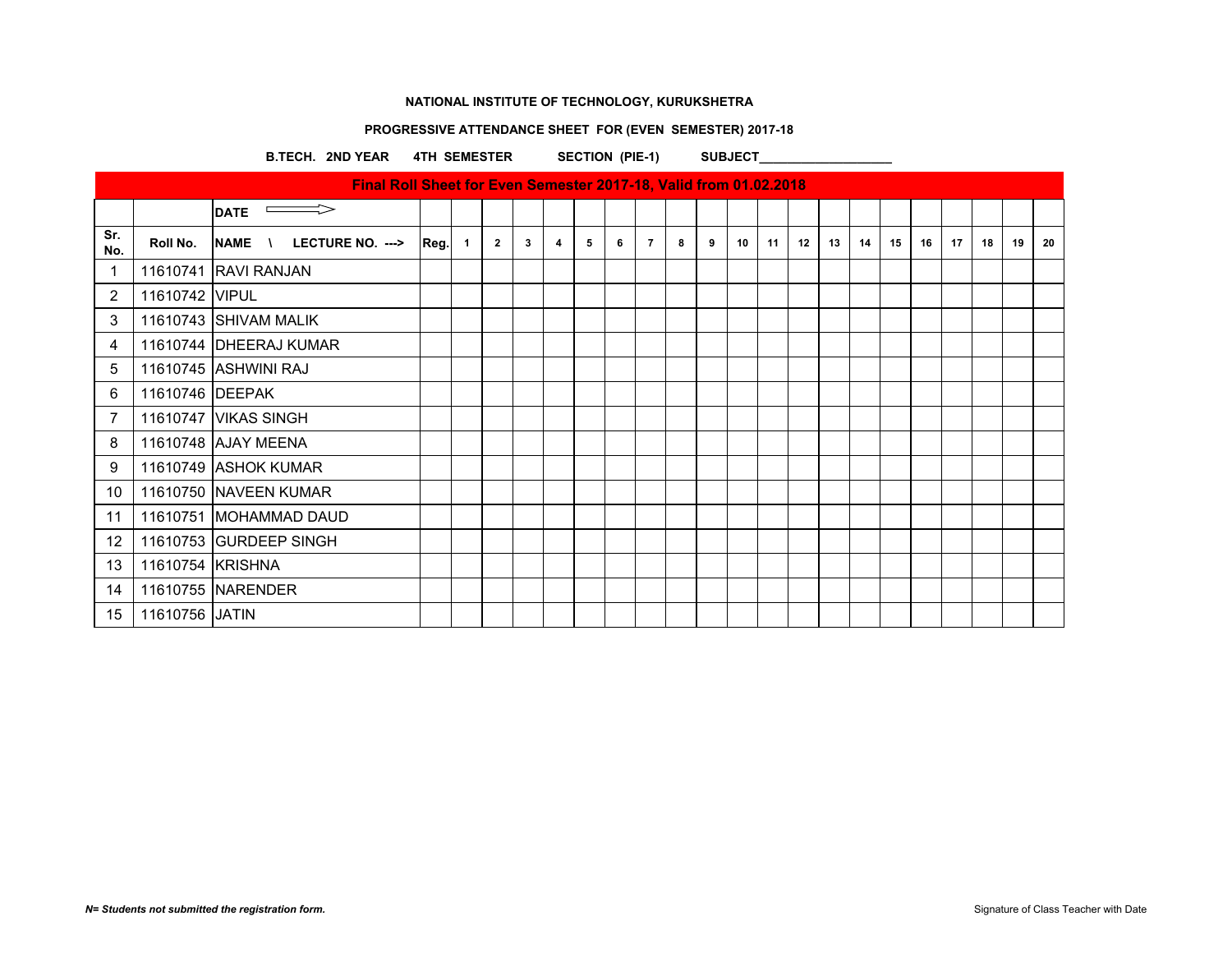# **PROGRESSIVE ATTENDANCE SHEET FOR (EVEN SEMESTER) 2017-18**

B.TECH. 2ND YEAR 4TH SEMESTER SECTION (PIE-2) SUBJECT

|            |                | Final Roll Sheet for Even Semester 2017-18, Valid from 01.02.2018 |      |                |                |              |   |   |   |                |   |   |    |    |    |    |    |    |    |    |    |    |    |
|------------|----------------|-------------------------------------------------------------------|------|----------------|----------------|--------------|---|---|---|----------------|---|---|----|----|----|----|----|----|----|----|----|----|----|
|            |                | $\overline{\phantom{0}}$ DATE                                     |      |                |                |              |   |   |   |                |   |   |    |    |    |    |    |    |    |    |    |    |    |
| Sr.<br>No. | Roll No.       | <b>NAME</b><br>LECTURE NO. ---><br>$\lambda$                      | Reg. | $\overline{1}$ | $\overline{2}$ | $\mathbf{3}$ | 4 | 5 | 6 | $\overline{7}$ | 8 | 9 | 10 | 11 | 12 | 13 | 14 | 15 | 16 | 17 | 18 | 19 | 20 |
| 1          |                | 11510777   KAMALJEET SINGH (Repeat)                               |      |                |                |              |   |   |   |                |   |   |    |    |    |    |    |    |    |    |    |    |    |
| 2          |                | 11610752 KRETIKA ARORA                                            |      |                |                |              |   |   |   |                |   |   |    |    |    |    |    |    |    |    |    |    |    |
| 3          |                | 11610757 GAURAV VERMA                                             |      |                |                |              |   |   |   |                |   |   |    |    |    |    |    |    |    |    |    |    |    |
| 4          | 11610758       | <b>PRAVEEN KUMAR</b><br><b>UPADHYAY</b>                           |      |                |                |              |   |   |   |                |   |   |    |    |    |    |    |    |    |    |    |    |    |
| 5          |                | 11610760 ALOK KUMAR                                               |      |                |                |              |   |   |   |                |   |   |    |    |    |    |    |    |    |    |    |    |    |
| 6          |                | 11610761 RAKESH NEHAL                                             |      |                |                |              |   |   |   |                |   |   |    |    |    |    |    |    |    |    |    |    |    |
| 7          | 11610762 SAHIL |                                                                   |      |                |                |              |   |   |   |                |   |   |    |    |    |    |    |    |    |    |    |    |    |
| 8          |                | 11610763 UTKARSH GAUTAM                                           |      |                |                |              |   |   |   |                |   |   |    |    |    |    |    |    |    |    |    |    |    |
| 9          |                | 11610764 VISHAL GARG                                              |      |                |                |              |   |   |   |                |   |   |    |    |    |    |    |    |    |    |    |    |    |
| 10         |                | 11610765 AVINASH KUMAR                                            |      |                |                |              |   |   |   |                |   |   |    |    |    |    |    |    |    |    |    |    |    |
| 11         |                | 11610766 VAIBHAV BHATIA                                           |      |                |                |              |   |   |   |                |   |   |    |    |    |    |    |    |    |    |    |    |    |
| 12         |                | 11610767 RAHUL SACHDEVA                                           |      |                |                |              |   |   |   |                |   |   |    |    |    |    |    |    |    |    |    |    |    |
| 13         |                | 11610768 VULCHI JEEVAN REDDY                                      |      |                |                |              |   |   |   |                |   |   |    |    |    |    |    |    |    |    |    |    |    |
| 14         |                | 11610769 AKSHAT RASTOGI                                           |      |                |                |              |   |   |   |                |   |   |    |    |    |    |    |    |    |    |    |    |    |
| 15         |                | 11610770 ABHISHEK SAINI                                           |      |                |                |              |   |   |   |                |   |   |    |    |    |    |    |    |    |    |    |    |    |
| 16         |                | 11610771 ANU BHATT                                                |      |                |                |              |   |   |   |                |   |   |    |    |    |    |    |    |    |    |    |    |    |
| 17         |                | 11610809 APOORVA SINGH                                            |      |                |                |              |   |   |   |                |   |   |    |    |    |    |    |    |    |    |    |    |    |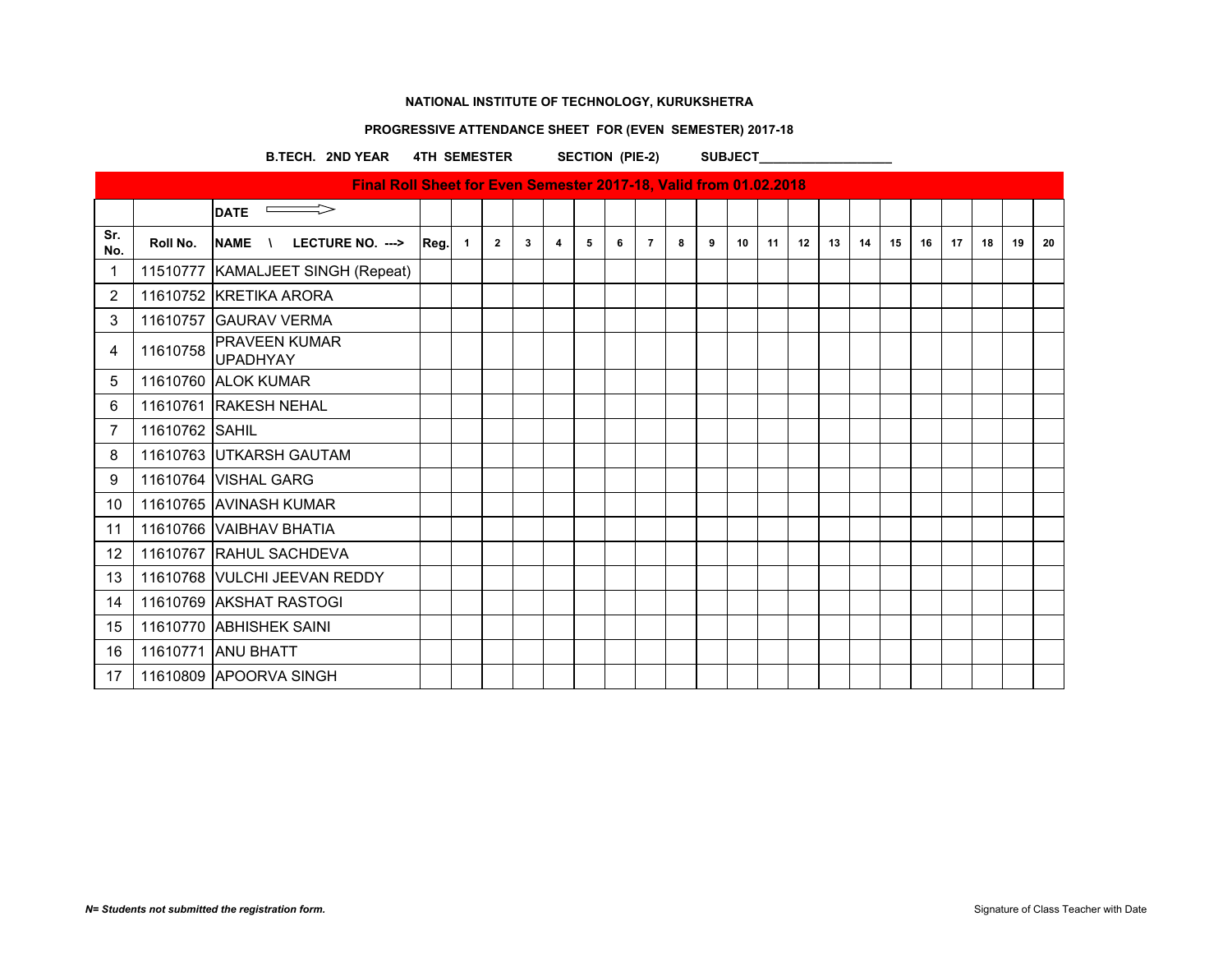# **PROGRESSIVE ATTENDANCE SHEET FOR (EVEN SEMESTER) 2017-18**

B.TECH. 2ND YEAR 4TH SEMESTER SECTION (PIE-3) SUBJECT\_\_\_\_\_\_\_\_\_\_\_\_\_\_\_\_\_\_\_\_\_\_\_\_\_\_\_

|                          |                | Final Roll Sheet for Even Semester 2017-18, Valid from 01.02.2018 |      |                |                |   |   |   |   |                |   |   |    |    |    |    |    |    |    |    |    |    |    |
|--------------------------|----------------|-------------------------------------------------------------------|------|----------------|----------------|---|---|---|---|----------------|---|---|----|----|----|----|----|----|----|----|----|----|----|
|                          |                | $\implies$<br><b>DATE</b>                                         |      |                |                |   |   |   |   |                |   |   |    |    |    |    |    |    |    |    |    |    |    |
| Sr.<br>No.               | Roll No.       | <b>NAME</b><br>LECTURE NO. ---><br>$\mathcal{N}$                  | Reg. | $\blacksquare$ | $\overline{2}$ | 3 | 4 | 5 | 6 | $\overline{7}$ | 8 | 9 | 10 | 11 | 12 | 13 | 14 | 15 | 16 | 17 | 18 | 19 | 20 |
| $\overline{\phantom{a}}$ | 11610773       | <b>MOHAMMED MUFEED</b><br><b>AREEKKAN</b>                         |      |                |                |   |   |   |   |                |   |   |    |    |    |    |    |    |    |    |    |    |    |
| 2                        |                | 11610774 ANIMESH SHARMA                                           |      |                |                |   |   |   |   |                |   |   |    |    |    |    |    |    |    |    |    |    |    |
| 3                        |                | 11610775 YOGESH GOYAL                                             |      |                |                |   |   |   |   |                |   |   |    |    |    |    |    |    |    |    |    |    |    |
| 4                        |                | 11610776 SANCHIT DAHIYA                                           |      |                |                |   |   |   |   |                |   |   |    |    |    |    |    |    |    |    |    |    |    |
| 5                        |                | 11610778 BHUJBAL RUSHIKESH ANIL                                   |      |                |                |   |   |   |   |                |   |   |    |    |    |    |    |    |    |    |    |    |    |
| 6                        |                | 11610780 RISHABH RANA                                             |      |                |                |   |   |   |   |                |   |   |    |    |    |    |    |    |    |    |    |    |    |
| 7                        |                | 11610781 AJAY DEEPAK                                              |      |                |                |   |   |   |   |                |   |   |    |    |    |    |    |    |    |    |    |    |    |
| 8                        |                | 11610783 VIBHOR SINGLA                                            |      |                |                |   |   |   |   |                |   |   |    |    |    |    |    |    |    |    |    |    |    |
| 9                        |                | 11610784 HIMANSHU SONI                                            |      |                |                |   |   |   |   |                |   |   |    |    |    |    |    |    |    |    |    |    |    |
| 10                       |                | 11610785 AMIT SACHHAR                                             |      |                |                |   |   |   |   |                |   |   |    |    |    |    |    |    |    |    |    |    |    |
| 11                       | 11610786 KAPIL |                                                                   |      |                |                |   |   |   |   |                |   |   |    |    |    |    |    |    |    |    |    |    |    |
| $12 \overline{ }$        |                | 11610787 KAUR SINGH                                               |      |                |                |   |   |   |   |                |   |   |    |    |    |    |    |    |    |    |    |    |    |
| 13                       |                | 11610788 ANISH KAKRAN                                             |      |                |                |   |   |   |   |                |   |   |    |    |    |    |    |    |    |    |    |    |    |
| 14                       | 11610789 MANIK |                                                                   |      |                |                |   |   |   |   |                |   |   |    |    |    |    |    |    |    |    |    |    |    |